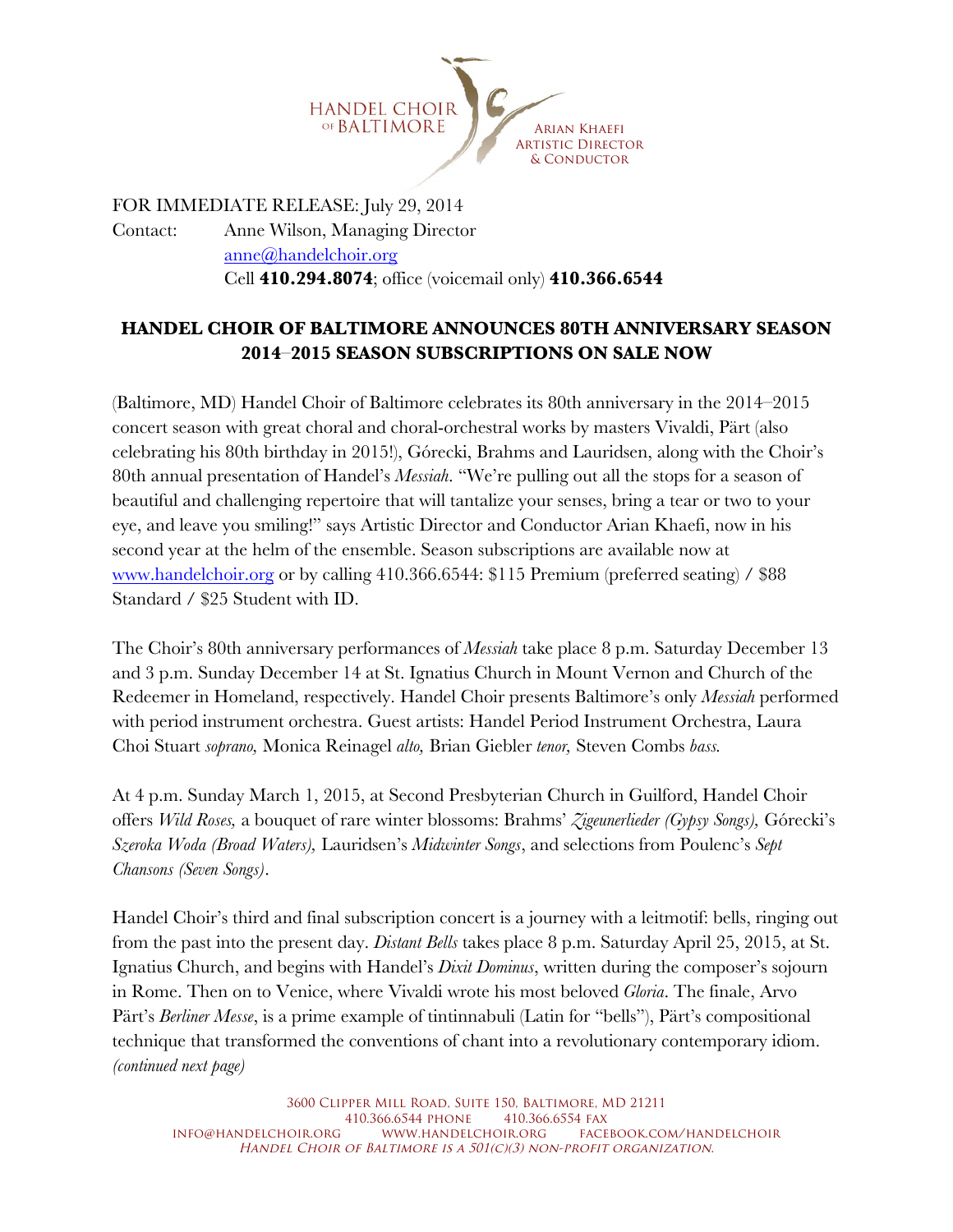Guest artists: Handel Period Instrument Orchestra, Emily Noël *soprano*, Sarah Berger *soprano*, Sarah Davis *mezzo soprano*, Jason Rylander *tenor*, Brendan Curran *bass.*

Subscriptions to Handel Choir's three-concert 80th anniversary series are available now at www.handelchoir.org or by calling 410.366.6544. Premium subscriptions (preferred seating) are \$115 (\$16 savings over single ticket prices); standard subscriptions are \$88 (\$13 savings). Full-time students with valid ID are invited to subscribe for the season for the special price of \$25 (standard seating).

All ticket-holders are invited to attend a pre-concert lecture one hour before each concert performance. In addition to its subscription series, the Choir performs Concerts in the Community. For more information, see details below, visit www.handelchoir.org, or call 410.366.6544.

### CRITICAL PRAISE FOR ARIAN KHAEFI'S FIRST SEASON (2013–2014)

Handel Choir's first performance of *Messiah* under Khaefi in December 2013 offered "wellbalanced sound and admirable clarity" according to Tim Smith of *The Baltimore Sun* (December 17, 2013). In April of this year, Smith declared the Choir's performance of Rachmaninoff's *All-Night Vigil* "an artistic milestone" for the group, noting Khaefi's "keen attention to dynamic shading and his fine sense of phrase-sculpting" throughout the difficult *a cappella* work, sung in Church Slavonic. Smith also credited the Choir for its "clarity and cohesiveness of articulation" and "admirable warmth of expression."

### 80TH ANNIVERSARY 2014–2015 SEASON CONCERT DETAILS

#### HANDEL'S *MESSIAH*

8 p.m. Saturday, December 13, 2014 at St. Ignatius Church 740 North Calvert Street, Baltimore, Maryland 21202

3 p.m. Sunday, December 14, 2014 at Church of the Redeemer 5603 North Charles Street (at Melrose Avenue), Baltimore, Maryland 21210

Handel Choir of Baltimore and Handel Period Instrument Orchestra Laura Choi Stuart *soprano* Monica Reinagel *alto* Brian Giebler *tenor* Arian Khaefi *conductor*

*(continued next page)*

3600 Clipper Mill Road, Suite 150, Baltimore, MD 21211 410.366.6544 phone 410.366.6554 fax<br>Info@handelchoir.org www.handelchoir.org face www.handelchoir.org Facebook.com/handelchoir HANDEL CHOIR OF BALTIMORE IS A 501(C)(3) NON-PROFIT ORGANIZATION.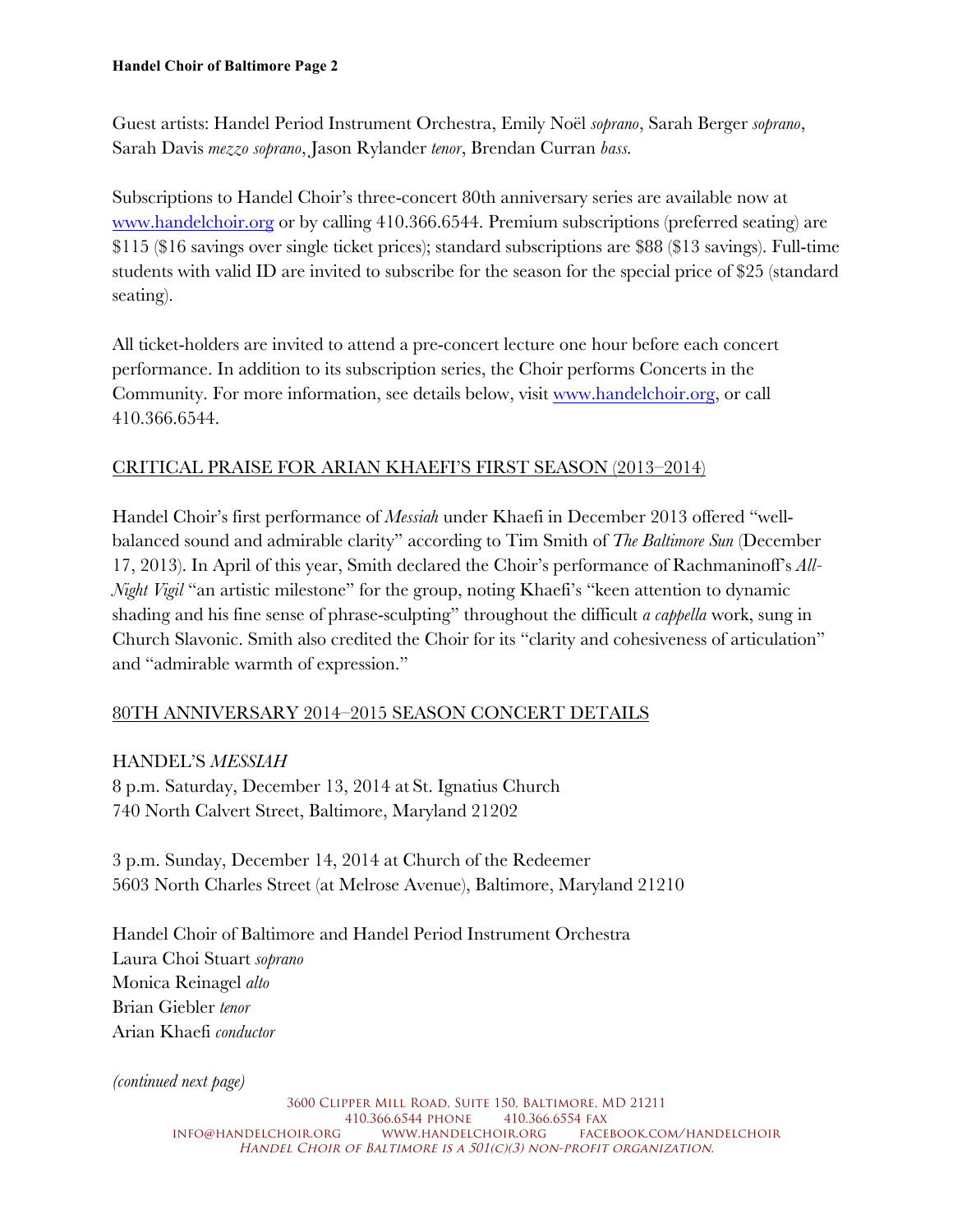## HANDEL'S *MESSIAH (continued from page 2)*

TICKETS: \$47 premium (preferred seating) /\$37 standard /\$10 student with ID. Tickets available now with subscription purchase. Single tickets available Monday October 6, 2014.

# *WILD ROSES*

4 p.m. Sunday March 1, 2015 at Second Presbyterian Church 4200 Saint Paul Street, Baltimore 21218

Handel Choir of Baltimore Thomas Hetrick *piano* Arian Khaefi *conductor*

Brahms *Zigeunerlieder (Gypsy Songs)* Górecki *Szeroka Woda (Broad Waters)* Lauridsen *Midwinter Songs* Poulenc *Sept Chansons (Seven Songs)* (selections)

TICKETS: \$37 premium (preferred seating) /\$27 standard /\$10 student with ID Tickets available now with subscription purchase. Single tickets available January 5, 2015.

# *DISTANT BELLS*

8 p.m. Saturday, April 25, 2015 at St. Ignatius Catholic Church 740 North Calvert Street, Baltimore, Maryland 21202

Handel Choir of Baltimore and Handel Period Instrument Orchestra Emily Noel *soprano* Sarah Berger *soprano* Sarah Davis *mezzo soprano* Jason Rylander *tenor* Brendan Curran *bass*

Handel *Dixit Dominus* Vivaldi *Gloria* Pärt *Berliner Messe*

TICKETS: \$47 premium /\$37 standard /\$10 student with ID. Tickets available now with subscription purchase. Single tickets available January 5, 2015.

*(continued next page)*

3600 Clipper Mill Road, Suite 150, Baltimore, MD 21211 410.366.6544 PHONE 410.366.6554 FAX<br>INFO@HANDELCHOIR.ORG WWW.HANDELCHOIR.ORG FACEE www.handelchoir.org Facebook.com/handelchoir HANDEL CHOIR OF BALTIMORE IS A 501(C)(3) NON-PROFIT ORGANIZATION.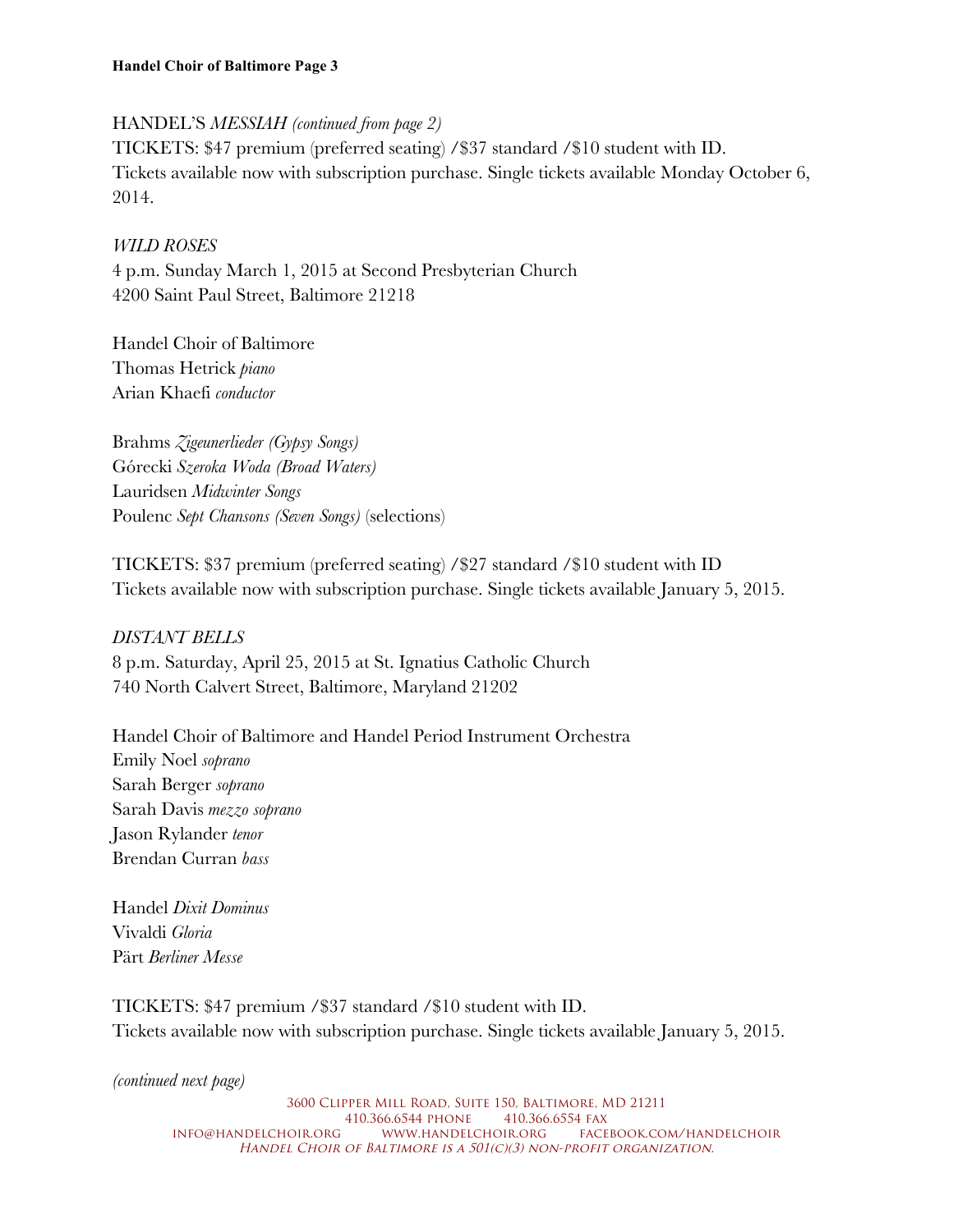## CONCERTS IN THE COMMUNITY

Holiday Season Concert for Charlestown Retirement Community 3 p.m. Sunday December 7, 2014 in Catonsville

Concert for Fairhaven Retirement Community 7:30 p.m. Tuesday April 7, 2015 in Sykesville

Additional concerts to be announced.

## BACKGROUND

**Handel Choir of Baltimore** is an oratorio society of auditioned singers, currently about 40, with an 80-year history of performing choral and choral-orchestral repertory. In addition to celebrating its uninterrupted annual tradition of performing Handel's *Messiah*, Handel Choir takes pride in presenting a wide range of music and in performing throughout the Baltimore metropolitan area. Handel Choir presents baroque, classical and early romantic works with period instrument orchestras, as well as modern and contemporary repertoire and commissioned works. Handel Choir's collaborations include a spring 2013 performance of Brahms' *Ein deutsches Requiem* with Camerata of University of Maryland Baltimore County and performances with Baltimore Baroque Band, Harmonious Blacksmith, Baltimore Chamber Orchestra, Baltimore Symphony Orchestra, Peabody Early Music and American Opera Theater. Handel Choir also maintains an active schedule of performances and projects in the community, performing for civic events, educational programs, concert series and retirement communities. The 2014–2015 concert season is Handel Choir's 80th and includes the Choir's 80th annual performance of Handel's *Messiah*.

**Arian Khaefi** was named Artistic Director and Conductor of Handel Choir of Baltimore in spring of 2013. He is Director of Choral Activities at Towson University, where he conducts the University Chorale and Men's and Women's choruses, teaches applied lessons in conducting, and administers a choral program of five ensembles. Prior to coming to Towson University in 2012, Khaefi served as Conductor of the Windsor Classic Chorale in Windsor, Ontario, and as Assistant Conductor of the University Choral Society at the University of Michigan.

Khaefi has presented clinics and workshops in Maryland, New York and California, and is sought after as a guest conductor and teacher of conducting. His primary teachers have been Jerry Blackstone and Donald Neuen. He holds degrees from the University of Michigan and the University of California, Los Angeles.

*(continued next page)*